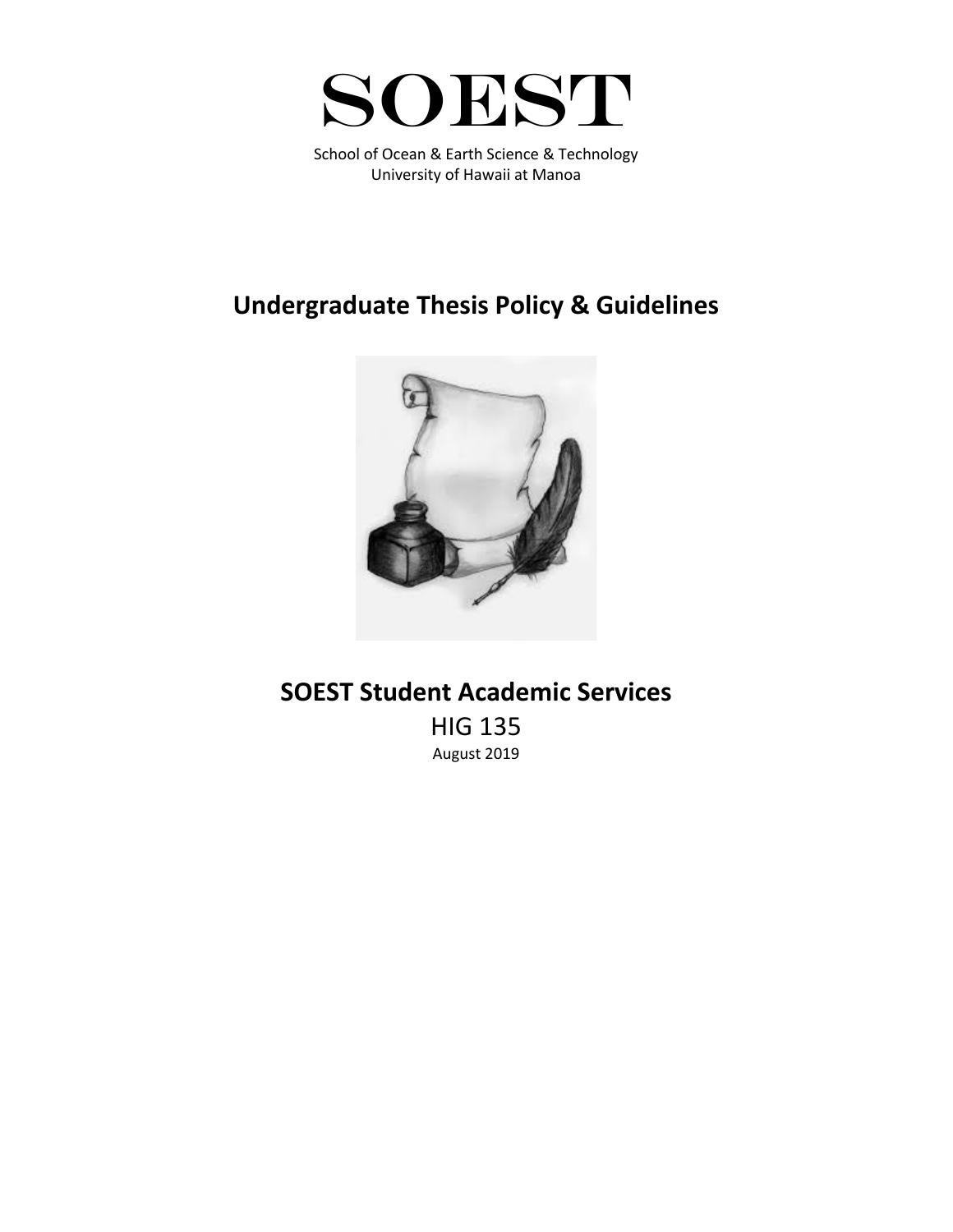## I. Synopsis

- a. Courses
- b. Written Thesis
- c. Presentation
- d. Summary
- II. Forms
- III. Guide for Students
- IV. Guide for Faculty Mentors

## **SYNOPSIS**

The undergraduate research thesis project is the culminating experience bridging classroom instruction with research participation and is typically afforded only through graduate education. Relatively few fields of study require an undergraduate research project and thesis; however, those that offer the opportunity encourage students to develop transferable skills that can be carried into the job market and/or utilized to further academic undertakings (e.g., graduate education/research).

The undertaking of an undergraduate thesis research project requires a significant level of effort on the part of the student. The thesis research is no small task and the undertaking of this project should be taken very seriously. Efforts necessary for a successful project include not only carefully planning the project but also having the discipline to carry out the study in a timely fashion.

Global Environmental Science majors and students who are in the UHM Honors Program are **required** to successfully complete an undergraduate thesis and provide an oral presentation of their research. Majors in Atmospheric Sciences, Environmental Earth Science, and Earth Sciences may participate in the undergraduate thesis project as **an option** to advance and enhance their educational experience. The UHM Honors Program has additional and extensive thesis requirements that are separate from those for SOEST. All requirements from both SOEST and Honors must be met.

To understand the significance and commitment of an undergraduate thesis, please view the Guide for Students. Approval to begin a research project towards an undergraduate thesis requires at least two years of advance planning. Refer to the SOEST Approval Forms for more details.

## **COURSES**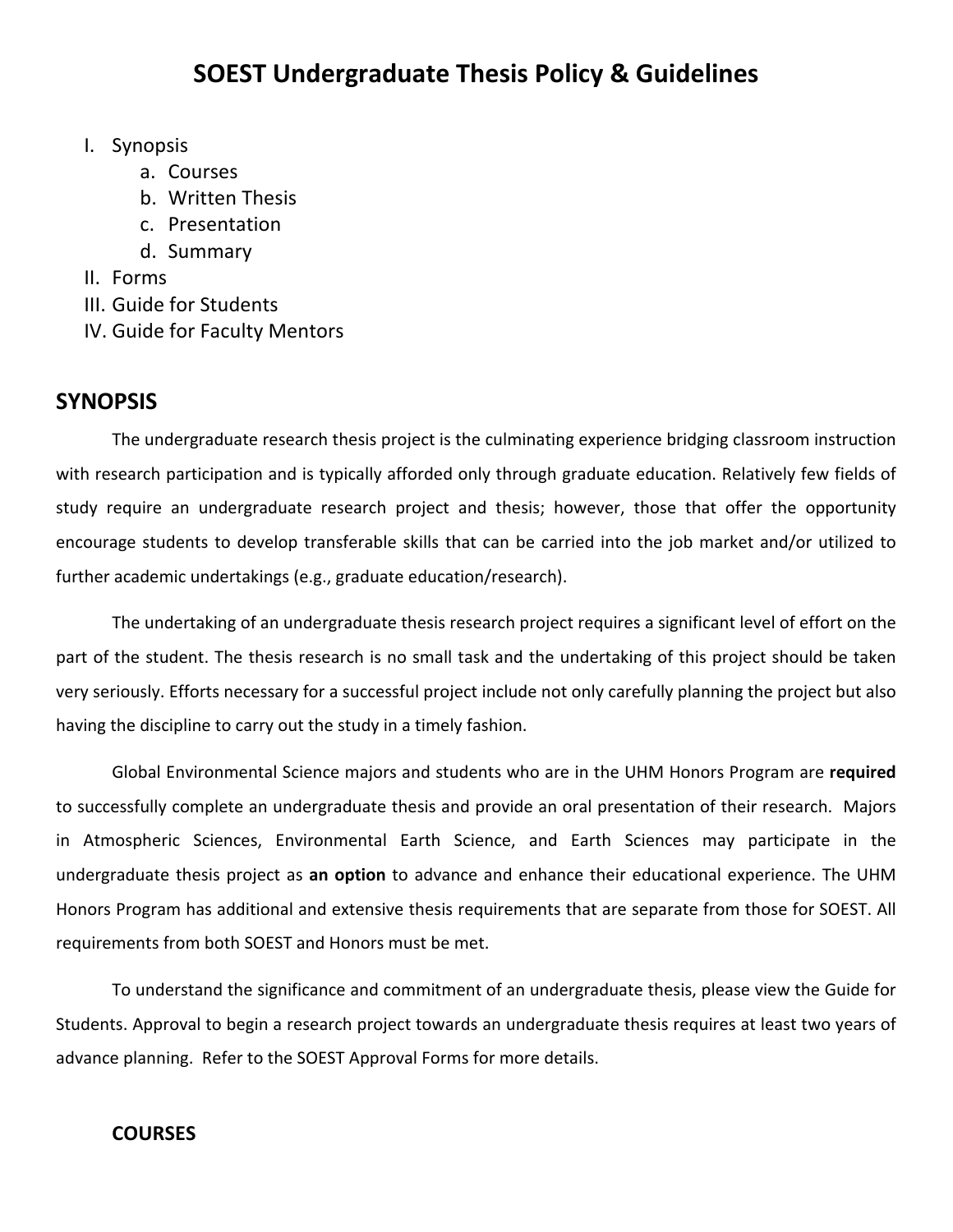SOEST Students may register for ATMO/ERTH/GES/OCN 499 after the *Pre-Approval Form* has been submitted and accepted by the SOEST Student Academic Services Office.

ATMO/ERTH/GES/OCN 499 can be repeated and the number of repetitions depend on the course description in the UHM Catalog. If the course is repeated, any Writing Intensive (WI) designation offered can be counted only once.

ATMO/ERTH/GES/OCN 499 is for active undergraduate thesis research and writing only. Should an Atmospheric Sciences, Environmental Earth Science, or Earth Sciences major decide not to complete the thesis, the student must immediately withdraw from the course. Depending on when the withdrawal is made, a W-grade may be recorded.

#### **WRITTEN THESIS**

**Style Guides:**

- § **ATMO:** http://www.soest.hawaii.edu/MET/MET495GuidelinesandPolicy.pdf
- § **ERTH:** http://www.soest.hawaii.edu/GG/resources/docs/GG\_STYLE\_POLICY\_MANUAL.pdf
- § **GES**: http://www.soest.hawaii.edu/oceanography/GES/STYLE\_POLICY\_MANUAL\_2015.pdf

#### **Submission Deadline:**

SOEST undergraduates must **submit their final thesis by 4:00 pm on the last day of instruction** of the semester to be considered for graduation in the same semester. If the thesis is not submitted by 4:00 pm of the deadline, then the student must re-enroll for the following semester. Undergraduate theses must be submitted to each degree program office for archiving.

Students who applied for graduation may request up to four weeks from the last day of classes (not exam date or date of graduation) to complete their written thesis and have their grades changed by their instructors. Requests for extensions are to be made in advance to the SOEST Director of Student Services and must be accompanied by a memo from the mentor with additional supporting documentation where applicable. If the thesis remains incomplete after the deadline, then the student must complete the thesis, re-apply for graduation, and graduate in subsequent semester(s).

#### **Submission Deadline for SOEST Students in UHM Honors Program**

Student must request the following memos from Honors Program to the SOEST Director of Student Academic Services.

- By the Friday after the Last Day of Instruction: Confirmation of Work in Progress (via Honors Mentor form).
- By the Monday after Graduation: Confirmation of Work Completed (via Honors Submitted Thesis form).

#### **PRESENTATION**

All SOEST students must present their research findings at a public forum on the UHM campus during normal business hours. Presentations may be hosted by a campus- or department-sponsored venue.

#### **Presentation Deadlines:**

- **EXTMO Majors:** Before final exam week. Check with the ATMO program advisor.
- **ERTH Majors:** Before final exam week. Check with the ERTH program advisor.
- § **GES Majors:** After the last day of classes. Check with the GES program office.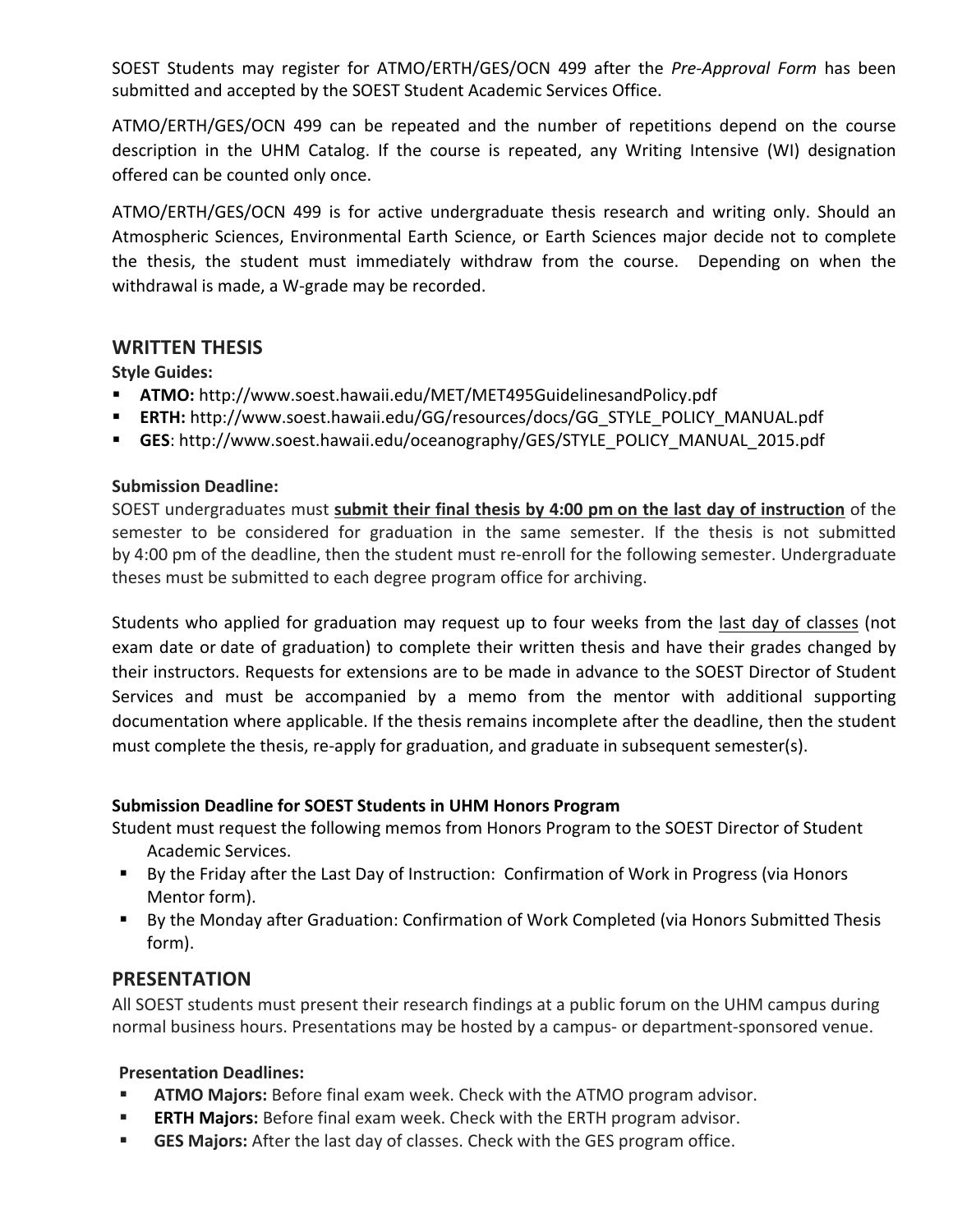## **SUMMARY**

- Work on research project outline with mentor.
- § Submit *Pre-Approval Form*.
- Begin research.
- Register for ATMO/ERTH/GES/OCN 499 as part of research.
- Complete research.
- Register for ATMO/ERTH/GES/OCN 499 (WI) as part of thesis writing.
- Complete thesis.
- Work on presentation outline with mentor.
- **Schedule presentation.**
- Submit *Approval Form*.

## **FORMS**

Pre-Approval

Approval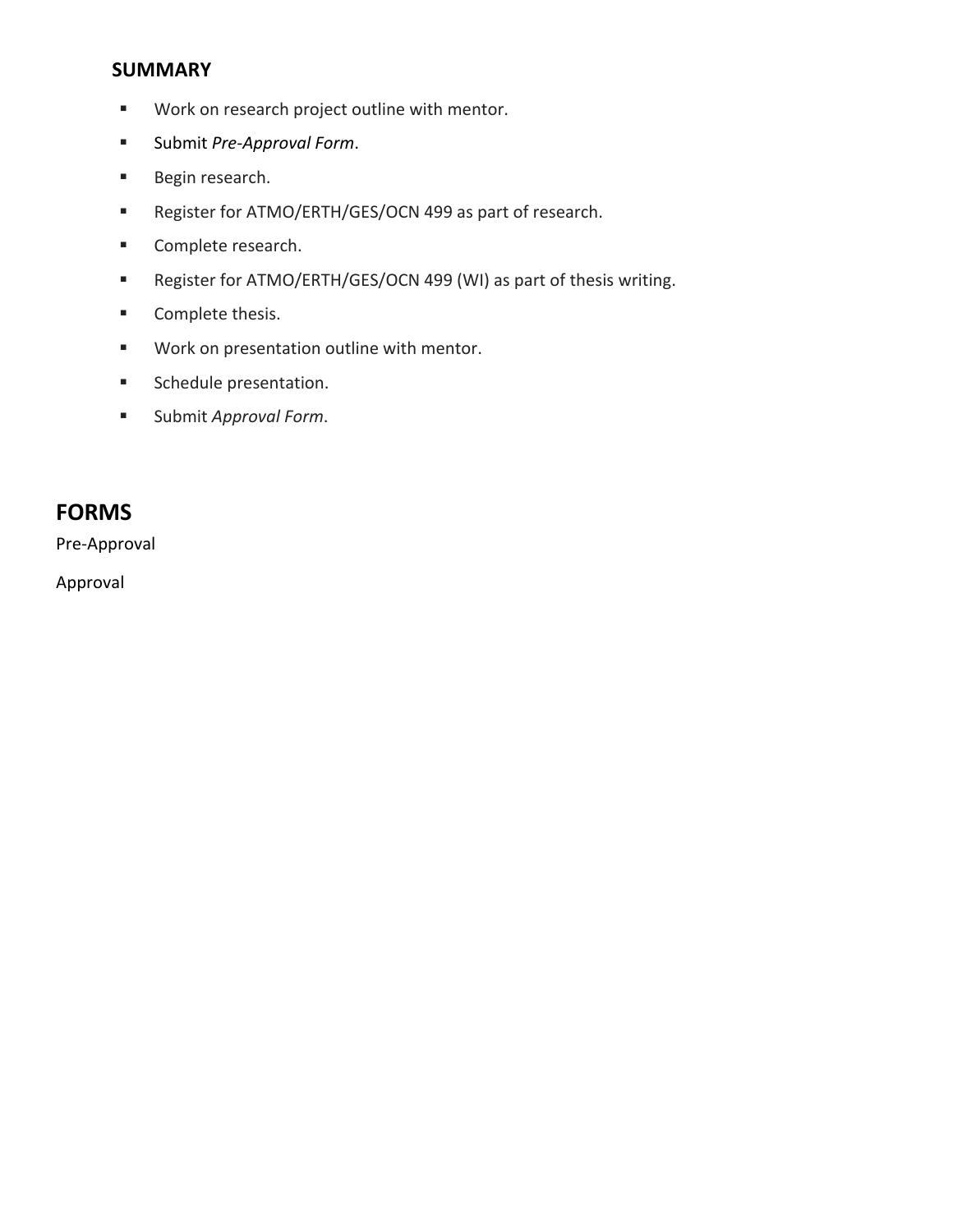|                                                                                                             |                                                                                  | chool of Ucean and Earth Science and Technology |  |
|-------------------------------------------------------------------------------------------------------------|----------------------------------------------------------------------------------|-------------------------------------------------|--|
|                                                                                                             | soest                                                                            |                                                 |  |
| Submit completed form to SOEST Student Academic Services (HIG 135)                                          |                                                                                  |                                                 |  |
| PRE-APPROVAL FORM: Form needs to approved before the project commences and prior to registering for XXX499. |                                                                                  |                                                 |  |
|                                                                                                             | <b>Atmospheric Sciences</b>                                                      |                                                 |  |
|                                                                                                             | <b>Environmental Earth Science/Earth Sciences</b>                                |                                                 |  |
|                                                                                                             | <b>Global Environmental Sciences</b>                                             |                                                 |  |
|                                                                                                             | <b>TOPIC AND MENTOR INFORMATION FOR UNDERGRADUATE THESIS (print legibly)</b>     |                                                 |  |
|                                                                                                             |                                                                                  |                                                 |  |
|                                                                                                             |                                                                                  |                                                 |  |
|                                                                                                             |                                                                                  |                                                 |  |
|                                                                                                             | IS THESIS ALSO PART OF THE UHM HONORS THESIS (Y/N?)_____________________________ |                                                 |  |
| DESCRIPTION OF RESEARCH TOPIC (200 WORDS MAXIMUM): _____________________________                            |                                                                                  |                                                 |  |
|                                                                                                             |                                                                                  |                                                 |  |
|                                                                                                             |                                                                                  |                                                 |  |
|                                                                                                             |                                                                                  |                                                 |  |
|                                                                                                             |                                                                                  |                                                 |  |
|                                                                                                             |                                                                                  |                                                 |  |
|                                                                                                             |                                                                                  |                                                 |  |
|                                                                                                             |                                                                                  |                                                 |  |
|                                                                                                             |                                                                                  |                                                 |  |
|                                                                                                             |                                                                                  |                                                 |  |
|                                                                                                             |                                                                                  |                                                 |  |
|                                                                                                             |                                                                                  |                                                 |  |
|                                                                                                             |                                                                                  |                                                 |  |
|                                                                                                             | NAME & SIGNATURE OF MENTOR                                                       | <b>DATE</b>                                     |  |
|                                                                                                             | NAME & SIGNATURE OF DEPARTMENT CHAIR                                             | <b>DATE</b>                                     |  |
|                                                                                                             |                                                                                  |                                                 |  |

Original: Department's student file<br>
Copy: Mentor<br>
Copy: Student<br>
Copy: SOEST Student Academic Services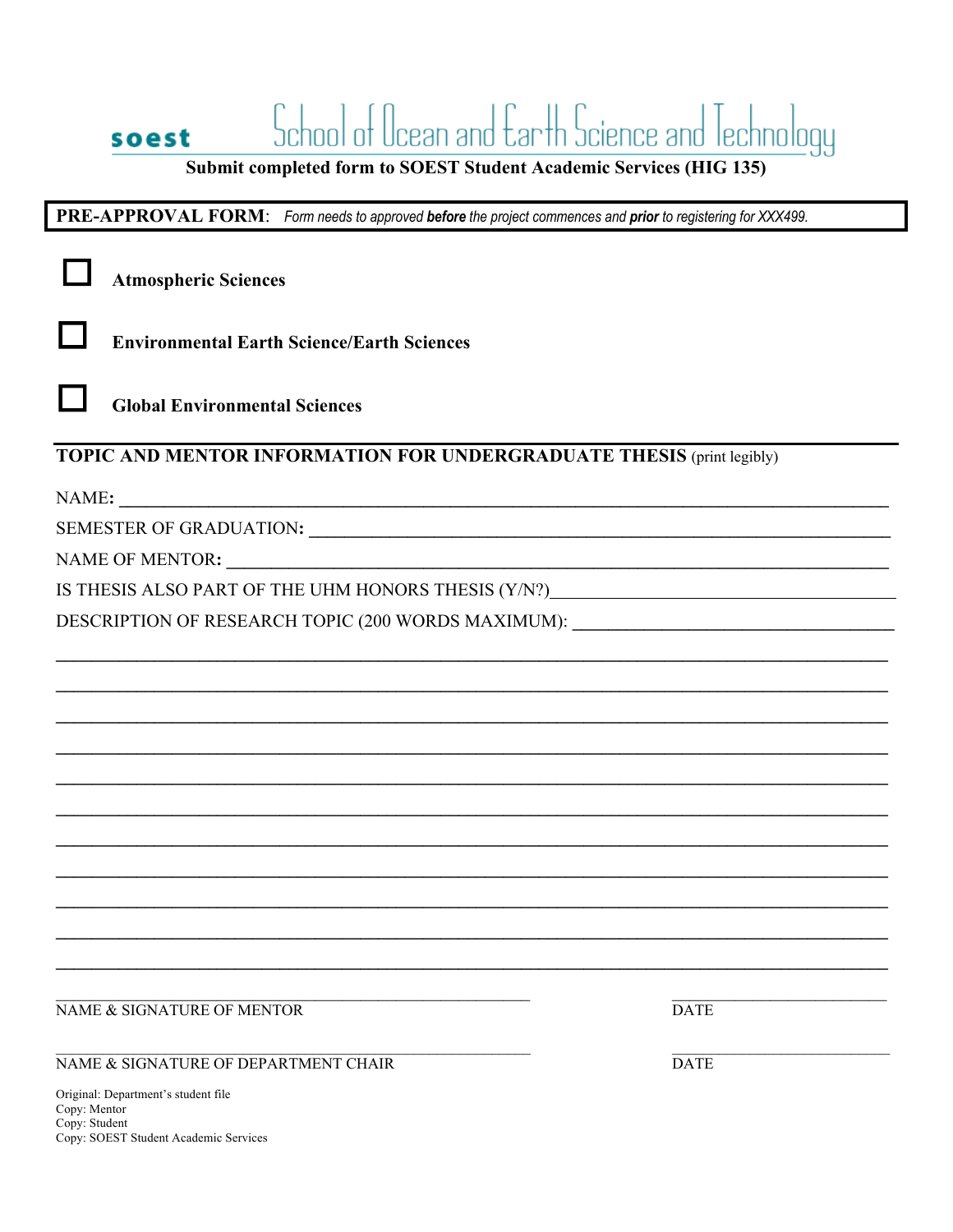**Submit completed form to SOEST Student Academic Services (HIG 135)** 

soest

| <b>COMPLETION FORM</b>                                                                                                                                                                                                         |             |  |  |
|--------------------------------------------------------------------------------------------------------------------------------------------------------------------------------------------------------------------------------|-------------|--|--|
| <b>Atmospheric Sciences</b>                                                                                                                                                                                                    |             |  |  |
| <b>Environmental Earth Science/Earth Sciences</b>                                                                                                                                                                              |             |  |  |
| <b>Global Environmental Sciences</b>                                                                                                                                                                                           |             |  |  |
| <b>COMPLETION OF PRESENTATION</b>                                                                                                                                                                                              |             |  |  |
| STDENT NAME:                                                                                                                                                                                                                   |             |  |  |
|                                                                                                                                                                                                                                |             |  |  |
| PRESENTATION DATE: THE SERVICE OF THE SERVICE OF THE SERVICE OF THE SERVICE OF THE SERVICE OF THE SERVICE OF THE SERVICE OF THE SERVICE OF THE SERVICE OF THE SERVICE OF THE SERVICE OF THE SERVICE OF THE SERVICE OF THE SERV |             |  |  |
|                                                                                                                                                                                                                                |             |  |  |
| PASS/FAIL:                                                                                                                                                                                                                     |             |  |  |
| <b>COMPLETION OF THESIS</b>                                                                                                                                                                                                    |             |  |  |
| THESIS TITLE: University of the state of the state of the state of the state of the state of the state of the state of the state of the state of the state of the state of the state of the state of the state of the state of |             |  |  |
| We certify that this thesis, in our opinion, is satisfactory in scope and quality as a thesis for the<br><b>Bachelor of Arts/Science</b><br>(select one)                                                                       |             |  |  |
| in Atmospheric Sciences/Environmental Earth Science/Earth Sciences/Global Environmental Science.<br>(select one)                                                                                                               |             |  |  |
| NAME & SIGNATURE OF MENTOR                                                                                                                                                                                                     | <b>DATE</b> |  |  |
| NAME & SIGNATURE OF DEPARTMENT CHAIR                                                                                                                                                                                           | <b>DATE</b> |  |  |
| Original: Department's student file<br>Copy: Mentor<br>Copy: Student<br>Copy: SOEST Student Academic Services                                                                                                                  |             |  |  |
|                                                                                                                                                                                                                                |             |  |  |
| For SOEST Student Academic Services Only:<br>Degree granted:<br>(semester/year)                                                                                                                                                |             |  |  |
| <b>GUIDE FOR STUDENTS</b>                                                                                                                                                                                                      |             |  |  |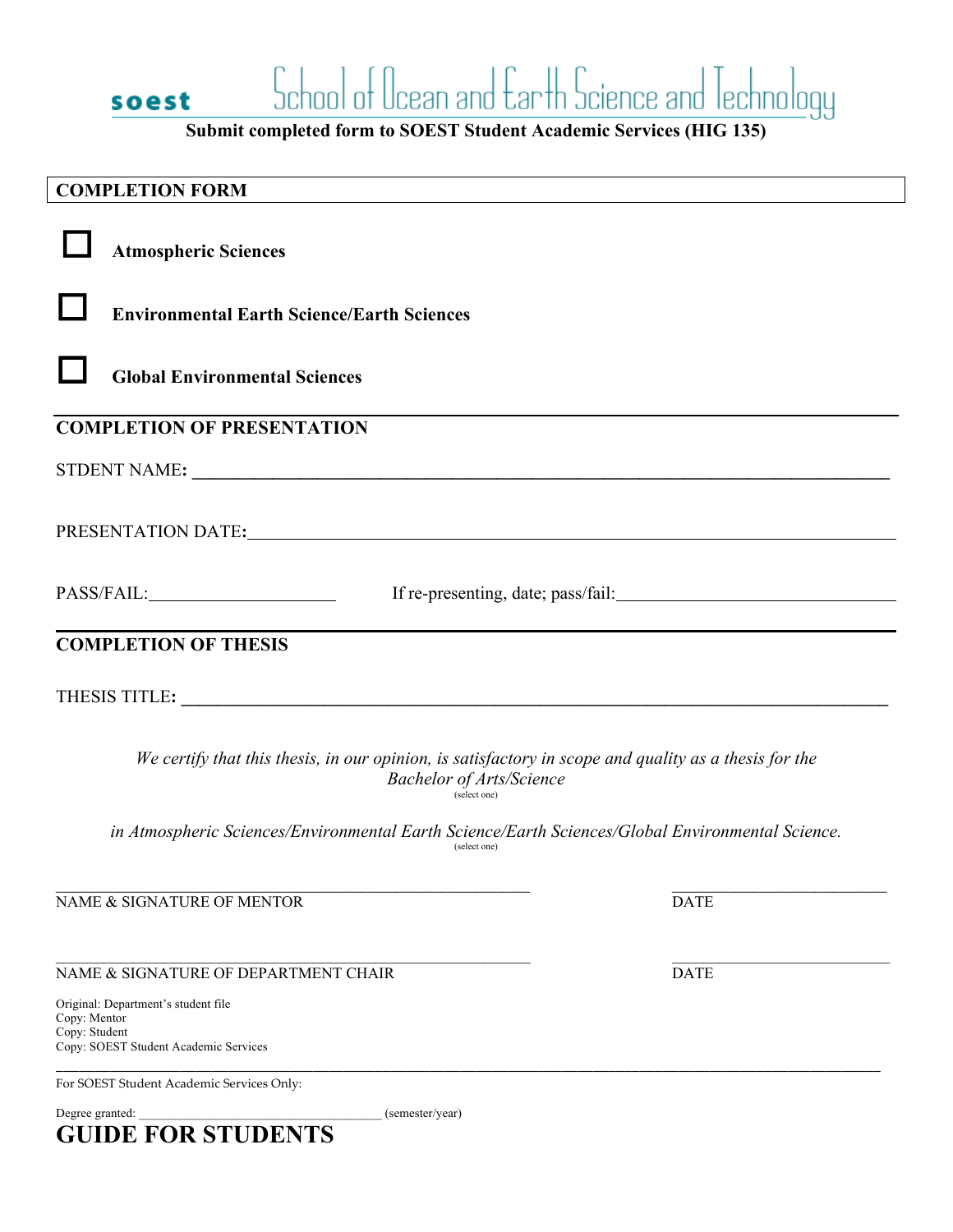#### **Preparing for an Undergraduate Research Project**

This abbreviated informational guide is designed to assist SOEST undergraduates with understanding and preparing their undergraduate research project, which includes a formal written thesis and oral presentation. Concepts and guidelines are provided to understand the project requirements and processes to carry out a successful project.

The undergraduate research thesis project is the culminating experience bridging classroom instruction with research participation and is typically afforded only through graduate education. Relatively few fields of study require an undergraduate research project and thesis; however, those that offer the opportunity encourage students to develop transferable skills that can be carried into the job market and/or utilized to further academic undertakings (e.g., graduate education/research).

The undertaking of an undergraduate thesis research project requires a significant level of effort on the part of the student. The thesis research is no small task and undertaking of this project should be taken very seriously. Efforts necessary for a successful project include not only carefully planning the project but also having the discipline to carry out the study in a timely fashion.

Some important steps/questions/factors that will help students determine what and how to undertake an undergraduate thesis research project include the following.

- When should you start thinking about the senior thesis research project?
- How much time should you allocate to the execution of the project?
- How do you pick an appropriate mentor?
- Availability of existing projects suitable for research.
- Identification of a problem of interest to you and evaluation of its relevance/importance to science (pragmatically, this will also include a determination of the suitability of the proposed project with respect to what you can reasonably expect to accomplish in the course of an undergraduate thesis project).
- Evaluating the risk/reward ratio of the proposed research.
- Identifying sources of funding and applying for funding for the project.
- Scheduling of the time needed to design and carry out the project.

We cannot emphasize enough how important it is to begin to plan **EARLY** for this culminating experience in the degree program of study. It is strongly suggested that students begin thinking seriously about their undergraduate thesis research project **by the end of their second year of study**. Because most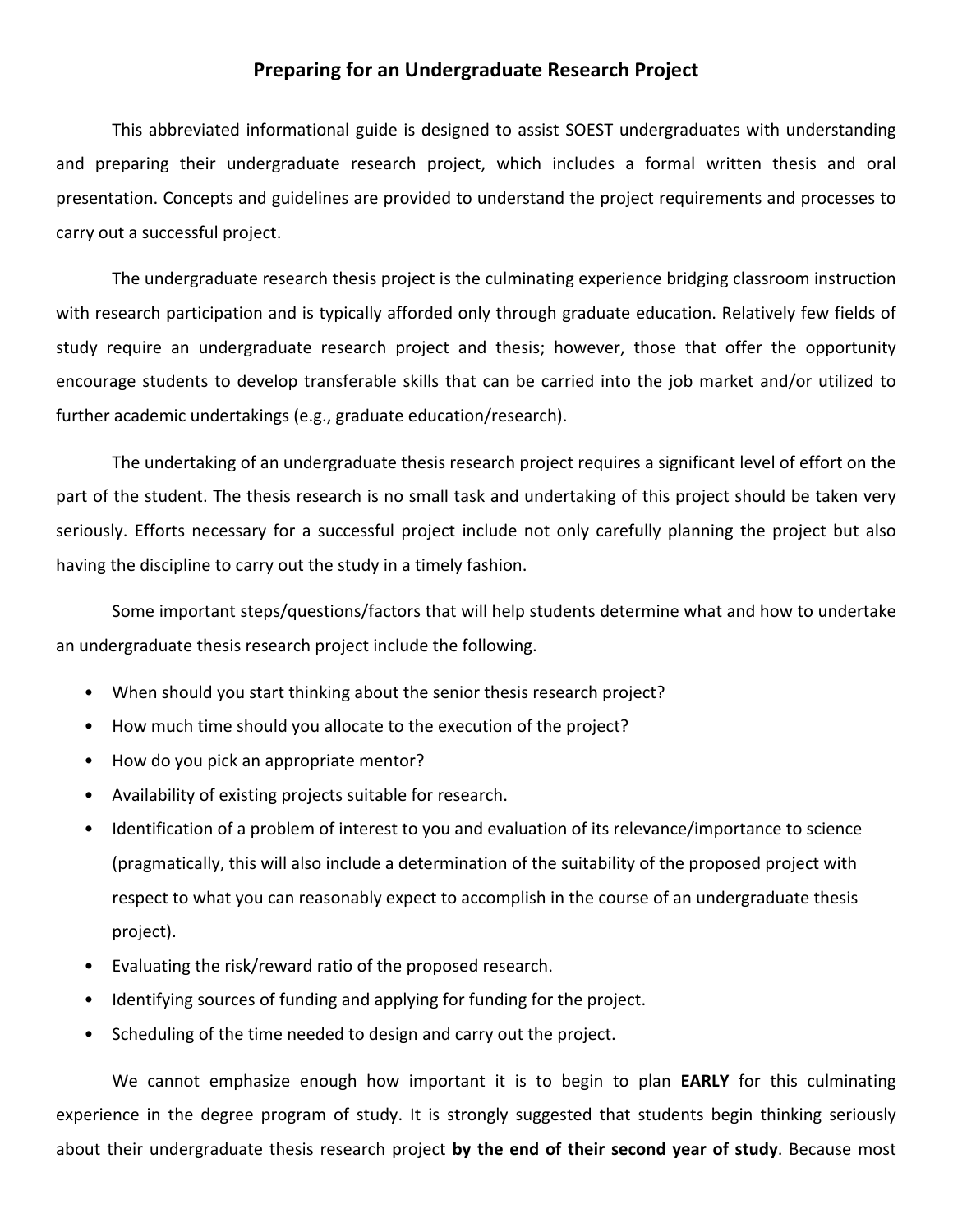students face substantial time constraints well into their fourth year, we believe that the best approach to doing the undergraduate thesis research is to plan on beginning the project during the summer between your second and third years. Those already in their fourth year are, to some extent, already at a disadvantage in that much will need to be accomplished in a relatively short period of time. In order to meet the objectives of the undergraduate thesis research, for example, learn how to develop a research project that answers specific questions and test hypotheses (derived from either preliminary observations or from a literature search on a given topic), a series of (logical) steps should be followed.

- Determining who, among the faculty, is involved in research of interest to the student and who might be willing to serve as a mentor.
- Choosing a general area of interest that will eventually lead to a suitable project.
- Actually selecting the mentor (this is very important as, ideally, this person will not only serve as a mentor, but should also become a colleague).
- Developing an original project idea (with guidance and input from the mentor).
- Making preliminary (field) observations and/or running laboratory experiments that will provide data that can be used to define/refine the problem at hand.
- Preparing a short (1-2 page) prospectus describing the proposed research project (this must be approved by the mentor and department chair before undertaking the project).
- Developing a primary hypothesis statement (and possibly secondary hypotheses) based on the preliminary data available.
- Developing a null hypothesis (this is the hypothesis of equality).
- Designing (laboratory, field, or theoretical) experiments that will allow testing of the hypothesis.
- Conducting experiments or making field observations (i.e., acquiring data).
- Evaluation of data (including determining their reliability, reproducibility, and how representative the data are of the system/problem at hand).
- Interpreting results.
- Writing the thesis.
- Presenting the thesis results in a public forum.
- Applying for a student research assistant position (job) in a laboratory or private company where you are interested in carrying out your undergraduate thesis research.
- Applying for an internship with a City and County, State or Federal agency and selecting a topic of internship that is suitable for the undergraduate research thesis project.
- Applying for financial assistance to help defray the costs of the undergraduate thesis research project if the research is not already funded (e.g., by grants to the mentor) and will otherwise cost you money in addition to time.
- Seeking the advice of students who have gone before you.
- Interacting closely and frequently with your mentor. Remember, he/she has been doing this for much longer than you and is experienced. This will include details on describing the research project, its results and their interpretation, as well as the significance and broader impacts of the findings of the project.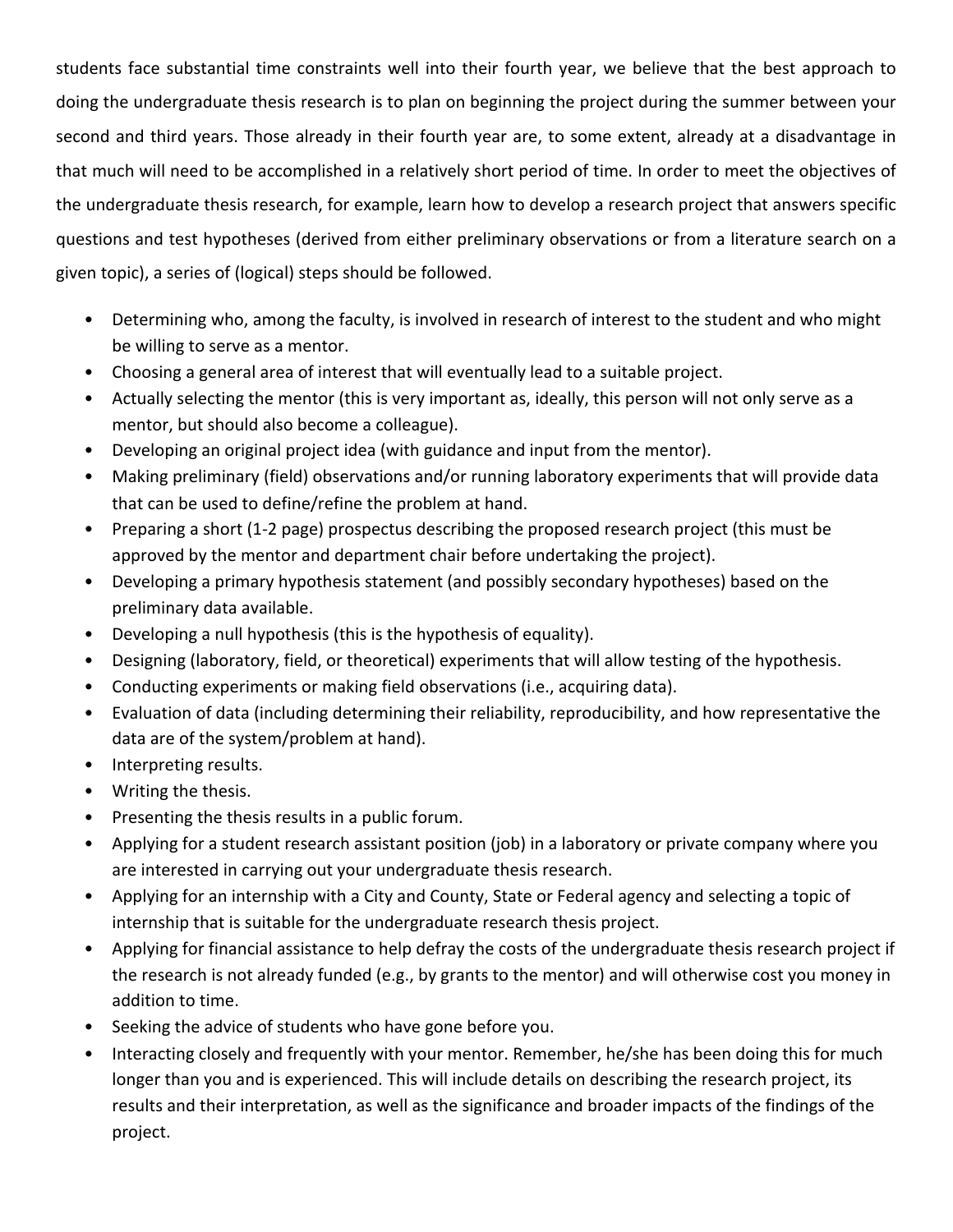### **Timeline and Important Deadlines for the Undergraduate Research and Thesis:**

Initiation of discussions of research project: 2<sup>nd</sup> semester of second year.

# **Submission of research proposal to SOEST Student Academic Services:**

1st semester of third year.

**Draft copies of thesis to mentor and department office**: At least 21 calendar days prior to last day of instruction.

#### **Oral presentation of research results:**

Before final exams by respective department offices.

### **Final copies of thesis to mentor and department offices:**

By the last day of instruction.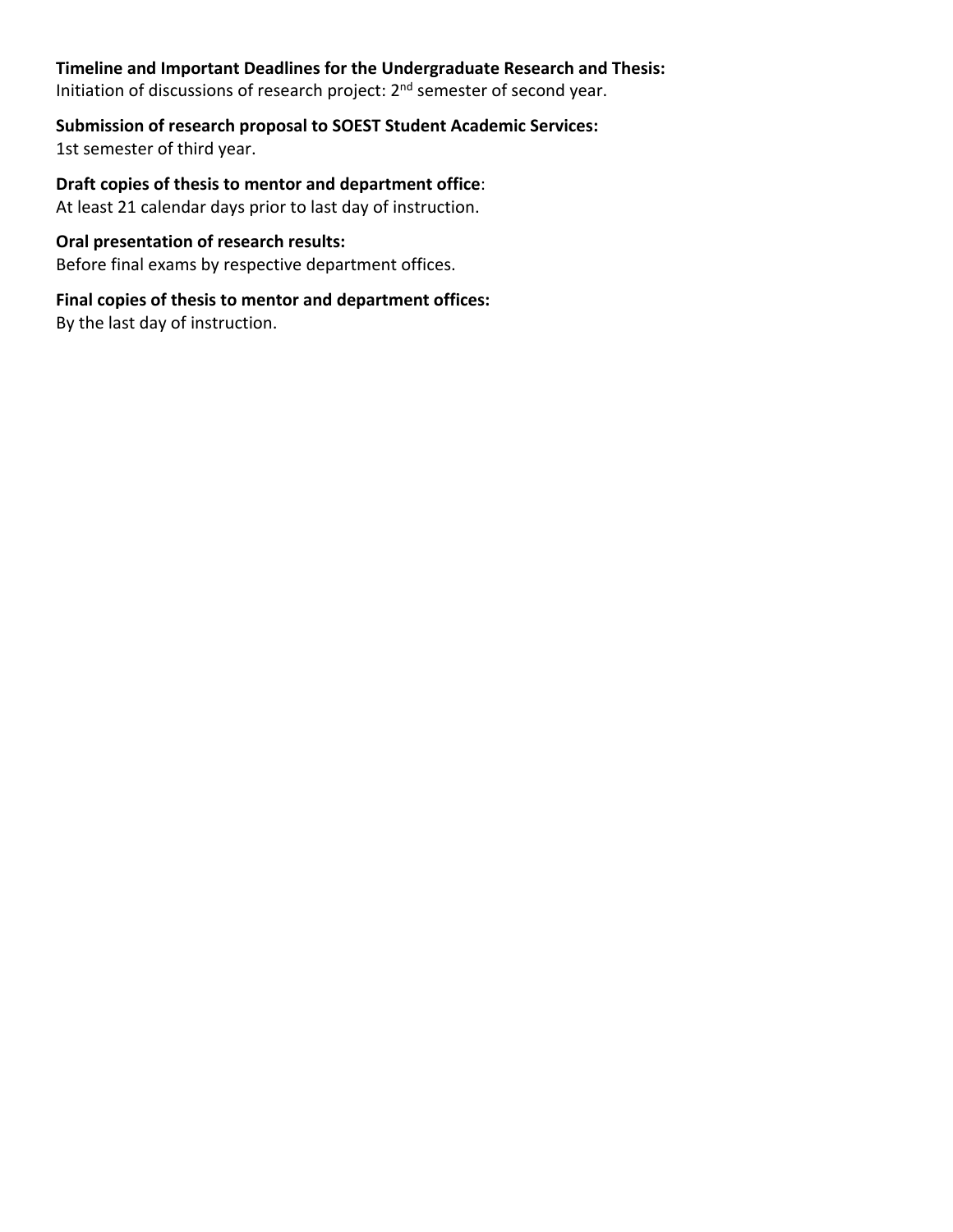### **GUIDE FOR FACULTY MENTORS**

## **Advising and Mentoring Undergraduates With an Undergraduate Research Project**

This document is designed to help facilitate faculty advising and mentoring of SOEST students preparing to undertake their "Undergraduate Thesis Research". Below we provide some concepts/guidelines to help understand what is expected of the undergraduate research project and how faculty can facilitate the process and provide a nurturing learning environment for the student.

The undergraduate research thesis project is the culminating experience for GES students and optional for Atmospheric Sciences, Environmental Earth Science, and Earth Sciences students. It bridges classroom instruction with research participation and is typically afforded only through graduate education. Relatively few fields of study require an undergraduate research project and thesis; however, those that offer the opportunity encourage students to develop transferable skills that can be carried into the job market and/or utilized to further academic undertakings (e.g., graduate education/research).

Planning and implementing an undergraduate thesis research project requires a significant level of effort on the part of the student. In their efforts to identify suitable mentors and projects, SOEST students have been asked to follow the steps outlined above. You, as faculty advisors and potential mentors, can facilitate this task.

Many things that are obvious to seasoned researchers are not at all obvious to novice researchers. Please take a few minutes to review the above guide for students.

Although it is by no means a complete roadmap to research, we think it will help students get started. Students are kept very busy owing to our rigorous curriculum. Many students wait until late in their undergraduate career before thinking about an undergraduate research project. Thus, if at all possible, we encourage you to begin to talk to your advisees about their undergraduate research as early as their second year. Although some students are not prepared academically for research at that time, others are, and, by the time they reach their third year, most students can carry out significant research. You are encouraged to inform students that work (as a lab or field assistant) during their first and second years will give them experience that will help them later in their own endeavors.

Whenever possible, we encourage you to make available opportunities for SOEST students to participate in research in your own program. A good way for faculty to advertise job opportunities and existing projects, from which SOEST undergraduate thesis topics might derive, is to send out an email to all undergraduates and/or list job opportunities. You should describe in simple terms your research interests, list any upcoming cruises or other scheduled fieldwork and any assistance you might need. It is also important for students to know that they can be gainfully employed performing what might later become their research project.

It cannot be emphasized enough to students how important it is for them to begin planning **EARLY** for their undergraduate research project. Please advise students to begin thinking seriously about their undergraduate thesis research project **EARLY during their second year**. Because most students face substantial time constraints well into their fourth year, we believe that a good approach is to plan on beginning their project during the summer between the second and third years. Students already in their